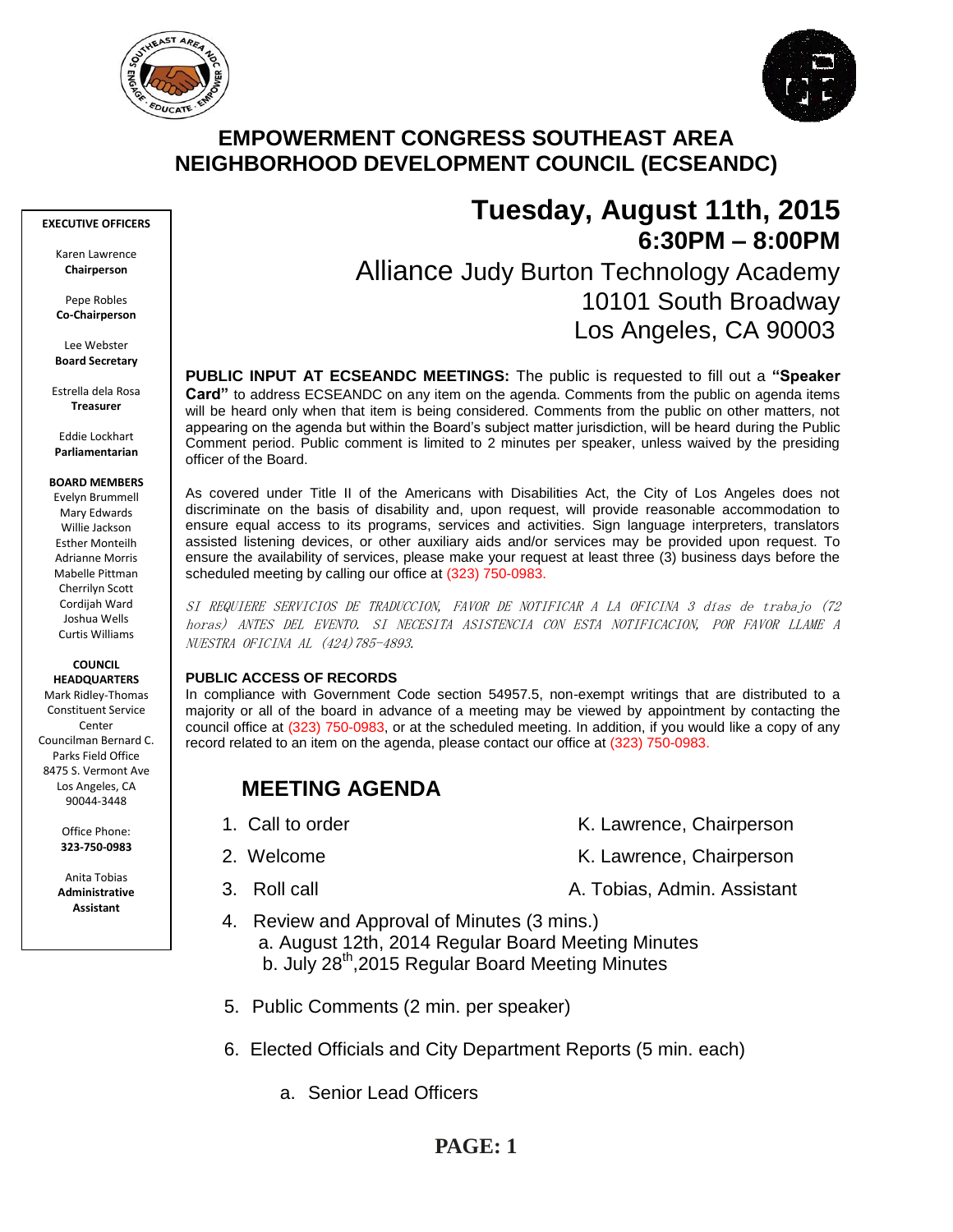- b. Council Districts 8, 9, 15
	- Certificate of Appreciation for:
		- o Loma White Senior Field Deputy, CD9
- c. Department of Neighborhood Empowerment
	- **Ethic's Training Expiration dates for**:
		- Estrella dela Rosa 9/30/2015 Mary Edwards – 8/26/2015 Curtis Williams – 8/23/2015 Cherrilyn Scott – 8/23/2015
		- **Budget Day Debrief** (Budget Reps: Ms. Dela Rosa & Mr. Lockhart)
- 7. New Business (40mins)
	- a. Discussion and Board Motion regarding Avalon Gardens Public Housing Garden Project NPG. (**Ms. Amy Kuo** – EnrichLA Development Associate NTE \$4,000)
	- b. Discussion and Board Motion regarding Board Members attendance and support at the following ECSEANDC OUTREACH EVENT:
		- b1. **Watts Riots' 50th Year Commemoration**  Community Block Party - Sunday, August 16<sup>th</sup>, 2015 at Grant AME Church Noon – 6PM
	- c. Discussion and Board Motion regarding  $4<sup>th</sup>$  Tuesday Meeting: c1. SPEAKER  $-77<sup>th</sup>$  LAPD (Captain Whittingham) and/or Southeast LAPD (Captain Pasos) c2. Time and Location
	- d. Discussion and Board Motion regarding BREAKFAST with the NEW CD8 COUNCILMAN Marqueece Harris-Dawson:
		- d1. Adhoc Committee Chairperson **Ms. Monteilh**
		- d2. Adhoc Committee Members
	- e. Discussion and Board Motion regarding 2015-2016 Budget **due by September 2015**: e1. Self-Assessment Form
		-
	- f. Discussion and Board Motion to use Fire Department Community Room for Board Meetings.
- 8. Unfinished Business (5 min. per item)
	- a. Update regarding OUTREACH MATERIALS:

# **PAGE: 2**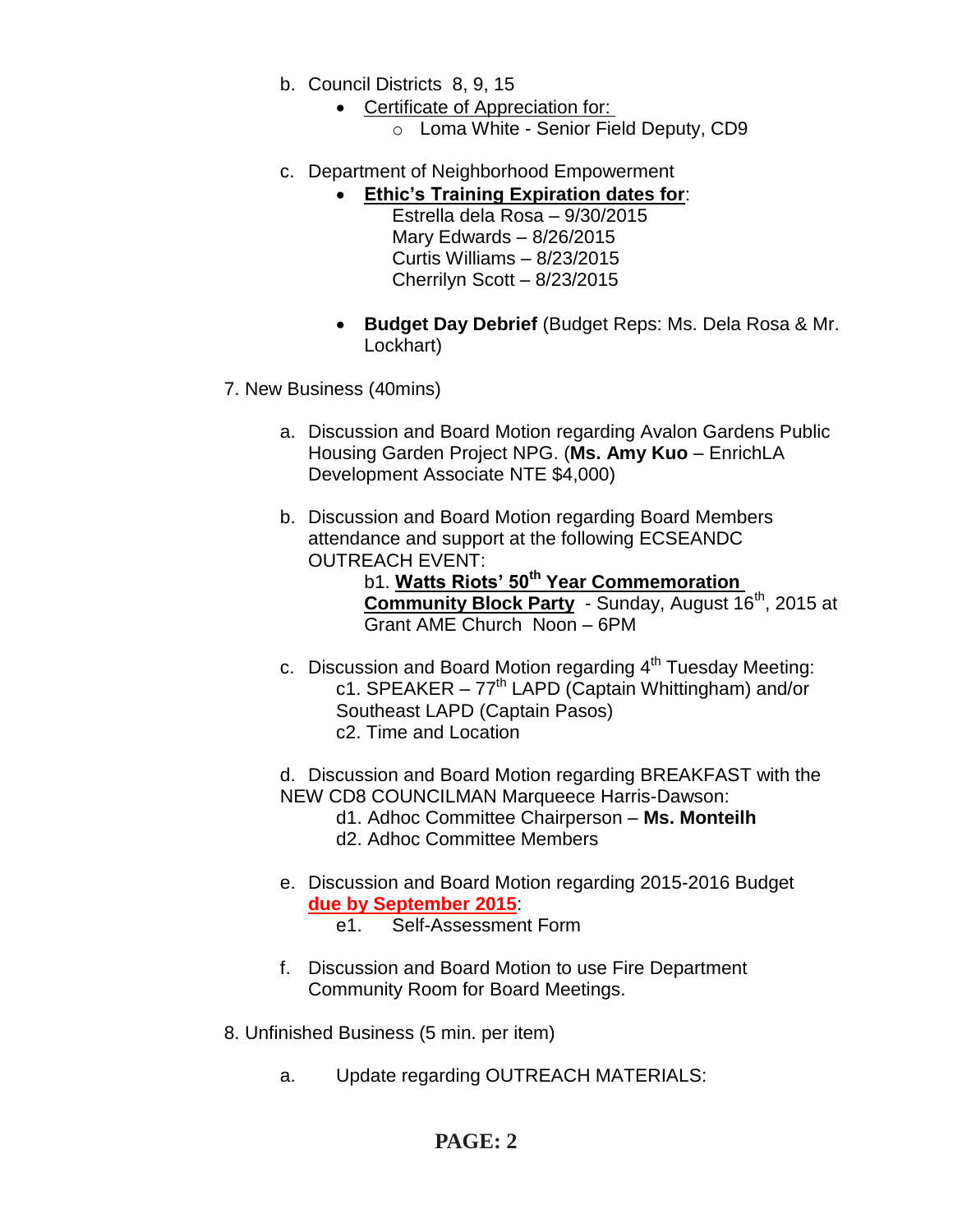- Website The Web Corner, Inc Rob Adams - Mail aliases
- Door Hangers Mack Enterprises
- Postcards Mack Enterprises
- Business Cards United Printers
- Badgers United Printers
- b. Update regarding Watts Willowbrook Boys and Girls Club (Watts' Wild Cats) NPG request for \$ 4,800 to pay for facility rental. (**Derrick Cooper** – President/Founder LA City Wildcats Youth Organization)
- c. Update regarding Board Removal Letters for Adrianne Morris and Cordijah Ward. **(Ms. Lee Webster)**
- d. Update, Discussion and Possible Board Motion regarding Robo-Calling as an outreach tool. **(Ms. Lee Webster & Outreach Committee.)**
- e. Update on "CD8 End of Term Grant" for \$15,000.00 awarded to the ECSEANDC for Beautification.

### **END OF ACTION ITEMS**

Committee Reports (2 min. per committee)

- a. Budget Committee Chair  **E. dela Rosa**
- b. Outreach Committee Chair **Daniel Access** J. Wells
- c. Quality of Life Committee Chair Vacant
- d. Beautification Committee Chair E. Monteilh
- e. Public Safety Committee Chair. E. Monteilh
- f. Youth/ Young Adults Comm. Chair Cordijah. Ward
- g. Land Use Committee Chair **1988** Vacant
- h. Hospitality Committee Chair  **C. Scott**
- 
- 
- 
- 
- 
- 
- -
- 9. **Board Vacancy:** Discussion and Possible Board Vote (5 min.) Below are the ECSEANDC vacant board seats. Please See Bylaws for Duties & Responsibilities also Article 6 section 2E page 9. **AREA REP 1B**
- 10. Board Member Comments (5 min.)
- 11. Chair Closing Comments (3 min.)
- 12. Adjournment

## **ANNOUNCEMENTS**

*Neighboring Neighborhood Council Meetings:*

- o WATTS
	- o Board Meeting: 2nd Tuesday of the month at 6:30pm, meeting location: watts senior citizen center; 1657 E. Century Blvd., Los Angeles, Ca 90002- 2987, office location and phone number:10221 Compton Ave. #203, Los Angeles, CA 90002 (323) 564-0260
- o HARBOR GATEWAY NORTH
	- o Board Meeting: 4TH TUESDAY OF THE MONTH AT 7:00 PM, Meeting Location: 135th Street Elementary School 801 W. 135TH Street, Gardena,<br>Ca 90247-2154, Office Location And Phone Number: PO Box 3723, Gardena, CA 90247, (310) COMMUNITY & NEIGHBORS FOR 9TH DISTRICT UNITY
		- o Board Meeting: 4th Friday Of The Month At 4:30 Pm, Meeting Location; Estelle Van Meter Center Sr. Center 606 E. 76th Street, Los Angeles, 90001-2802, office location and phone number; 7600 S. Avalon Blvd. Los Angeles, CA 90001, (323) 750-0496
- EMPOWERMENT CONGRESS SOUTHWEST AREA NDC